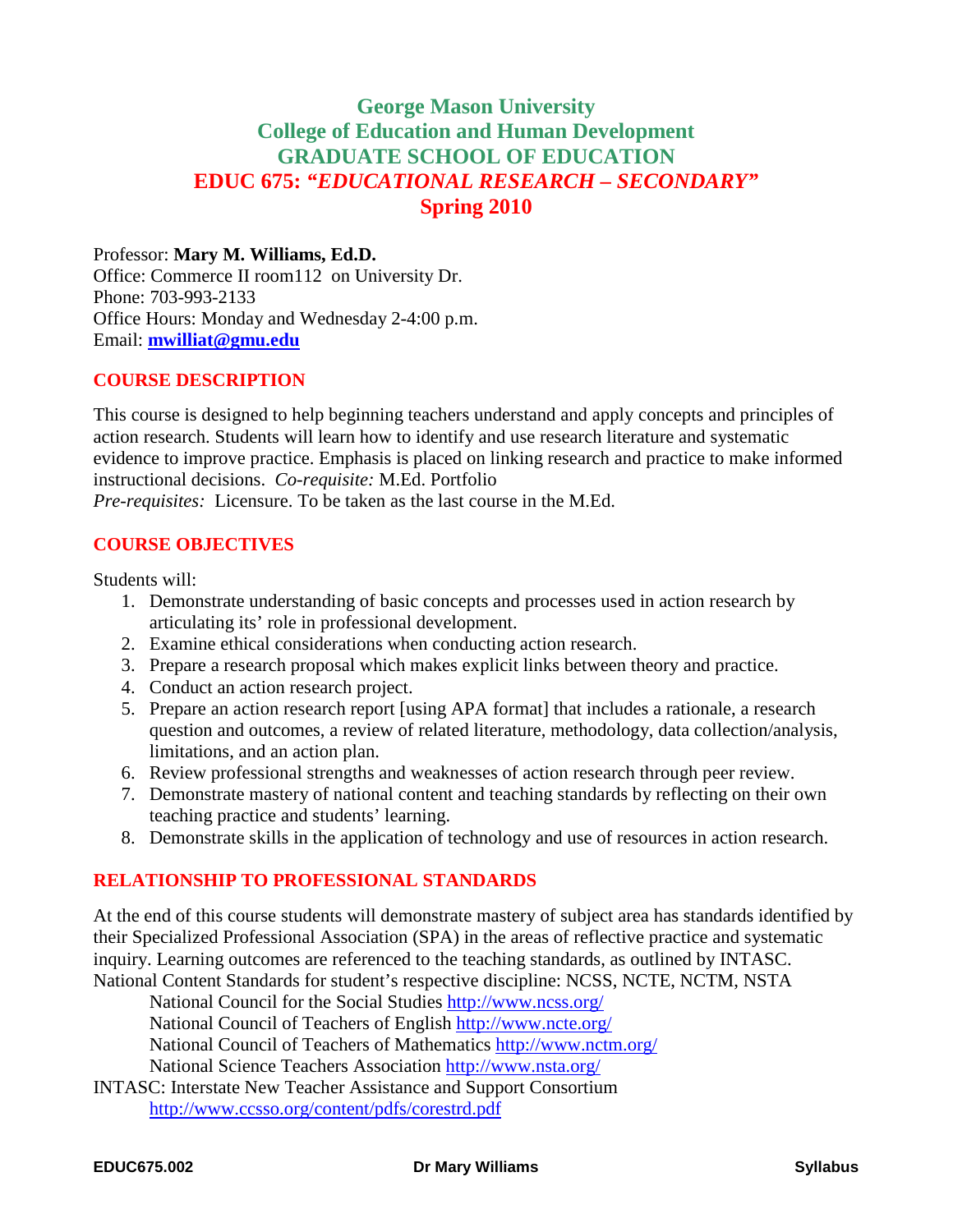## **REQUIRED TEXT, Materials & Technology**

American Psychological Association (2009). *Publication manual* (6<sup>th</sup> Ed.). Washington, DC:

American Psychological Association.

Mills, G. (2007). *Action research: A guide for the teacher researcher (3<sup>rd</sup> Ed.).* NJ: Pearson Merrill/Prentice Hall.

GMU email, Internet access, [https://gmu.blackboard.com](https://gmu.blackboard.com/)

A standard size POSTER [~2feet x 3feet]

#### **COLLEGE OF EDUCATION AND HUMAN DEVELOPMENT EXPECTATIONS**

The Graduate School of Education (GSE) expects that all candidates abide by the following: Candidates are expected to exhibit professional behavior and dispositions. See [http://gse.gmu.edu](http://gse.gmu.edu/) for a listing of these dispositions.

Candidates must follow the guidelines of the University Honor Code. See [http://www.gmu.edu/catalog/apolicies/#TOC\\_H12](http://www.gmu.edu/catalog/apolicies/#TOC_H12) for the full honor code. Candidates must agree to abide by the university policy for Responsible Use of Computing. See [http://mail.gmu.edu](http://mail.gmu.edu/) and click on Responsible Use of Computing at the bottom of the screen. Candidates with disabilities who seek accommodations in a course must be registered with the GMU Disability Resource Center (DRC) and inform the instructor, in writing, at the beginning of the semester. See [www.gmu.edu/candidate/drc](http://www.gmu.edu/candidate/drc) or call 703-993-2474 to access the DRC.

## **TEACHING/LEARNING METHOD**

This course is student-centered and will be conducted using a project-based approach. Teachers' action research questions and methodology will be the focus of the course and will drive readings, classroom discussions and peer review activities, and the action research project. The purpose of the discussions and peer review sessions will be to support each action research project and provide opportunities to learn about and analyze methods and techniques of action research. Teachers will have the opportunity to construct knowledge and critically reflect on the research process as they complete the AR Proposal and Report, and prepare their professional portfolio for graduation.

## **COURSE REQUIREMENTS/EVALUATION**

**Title each assignment with the name of the project/assignment and your initials (e.g., Action Research Question Adam Smith: (ARQuestionAS) or (Weekly Update for 3/17 Adam Smith: WU0317AS).** Each student will be evaluated on the basis of the following:

**1. Action Research Project (Performance Based Assessment): [75%]**

- a. Action **Research Proposal:** The **AR Proposal** will describe the action research project including the following elements: Research Question, Outcomes, Review of Related Literature, and Methodology, including data collection instruments. All research projects must include a rationale for triangulation of data collection instruments or sources.
- b. **Research Updates:** Once the AR Proposal is approved, **weekly updates** must be submitted each Wednesday during class time. Each update will clarify progress made on the Action Research study since the last report.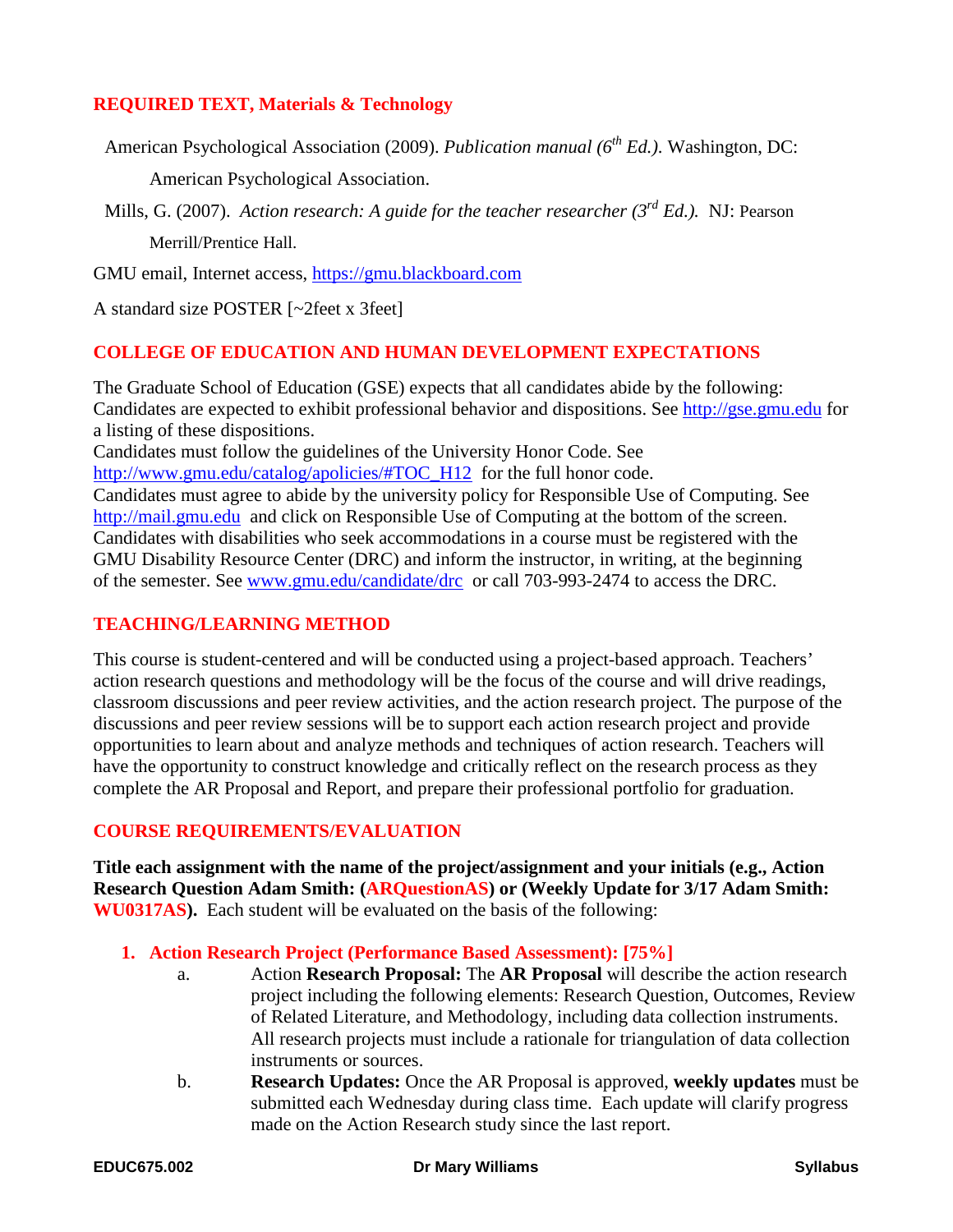c. **Action Research Report:** Each candidate will write a report that includes the following sections: Cover Page, Abstract, Introduction, Research Question & Outcomes, Review of Related Literature, Methodology [data collection including a rationale for triangulation, analysis of findings including limitations/ethical issues], an Action Plan including implications for practice/further research, References, and Appendices. The action research report must adhere to APA format. (see the **Action Research Report Rubric** attached)

## **2. Participation, Peer Review, and Presentation: [25%]**

- a. **Participation** is defined as full attendance, active participation in class and online discussions and activities.
- b. Demonstration of positive and collaborative dispositions towards colleagues during **peer reviews of AR questions, data collection instruments, review of the literature, and draft AR reports;** along with a willingness to give and receive constructive criticism. (see **peer review criteria** posted on the website)
- c. Each student will present their action research results in the form of a **'poster presentation'.** The presentation must include: 1. the AR question, 2. the data triangulation, 3. major findings, 4. limitations, and 5. action plan.

**POSTNOTE: The portfolio is NOT included as part of your grade for EDUC675. However, you MUST successfully complete your portfolio and present it to the Secondary Program Faculty before the end of the semester in which you are enrolled in EDUC675. Your GRADE for EDUC675 will be posted only upon successful completion of the portfolio requirements.**

**----- ----- ----- ----- ----- ----- ----- ----- ----- ----- ----- ----- -----**

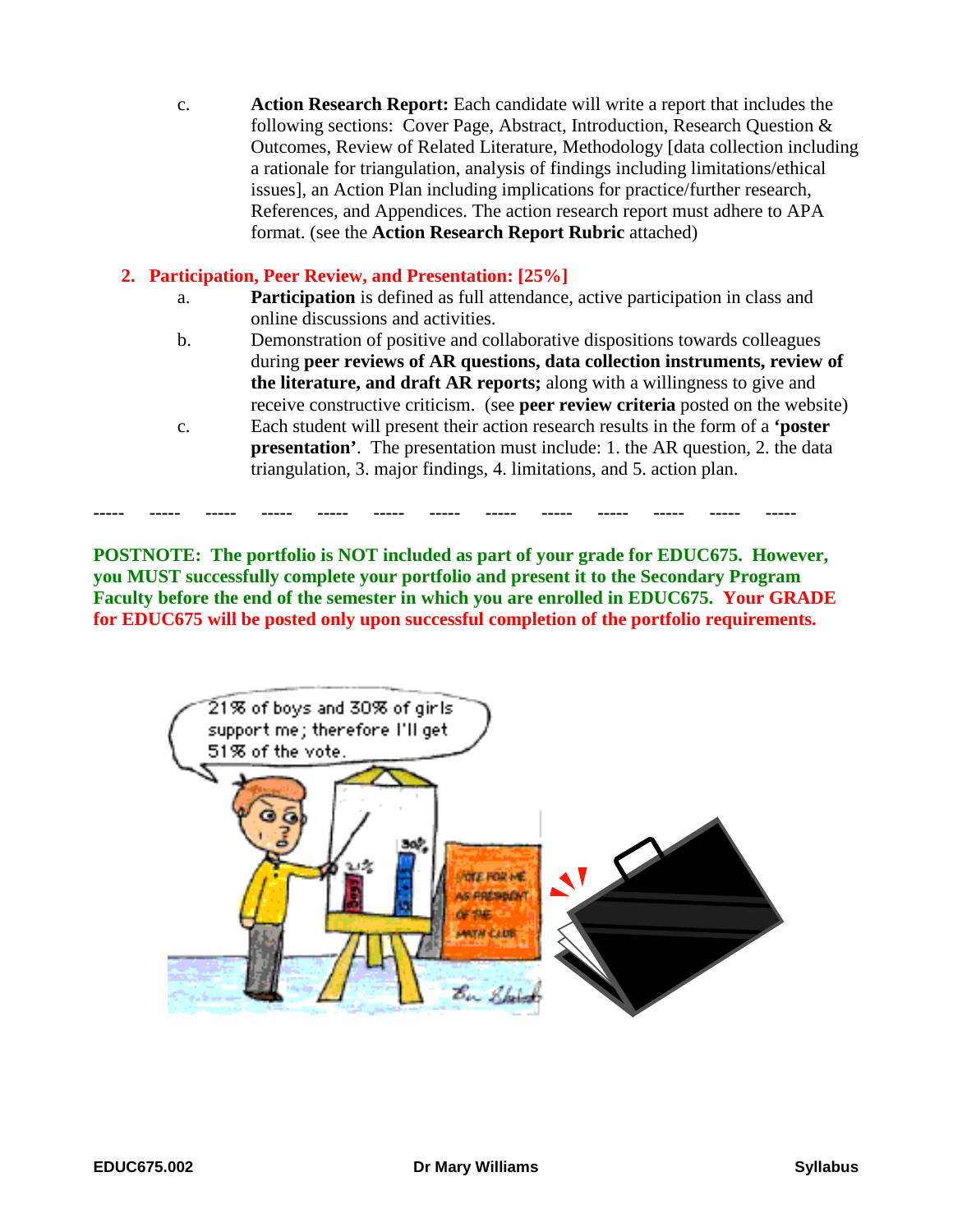# George Mason University College of Education and Human Development Graduate School of Education **EDUC 675** *"Educational Research" aka 'Action Research'* **Spring 2010 [agenda version 1.0\*]**

| <b>DATE</b> | <b>Topics</b>                                                                                                                 | <b>Reading / Assignments</b>                                                   |
|-------------|-------------------------------------------------------------------------------------------------------------------------------|--------------------------------------------------------------------------------|
| 01/20       | Introductory Activities, Standards, Action Research<br>Concept & Processes, Course Overview                                   | M <sub>1</sub><br><b>Standards/Problem ID</b>                                  |
| 01/27       | Problem Statement, Research Question<br>Related Research: AR Review of Literature (RoL)                                       | M <sub>2</sub><br><b>Research / Resources</b>                                  |
| 02/03       | AR Proposal: Content & Format, APA Style<br>Content/Teaching Standards, RoL<br><b>Action Research Plan Mapping</b>            | $M$ 3, 4, appB<br><b>AR Proposal [draft in-class]</b>                          |
| 02/10       | Library Research: AR Review of Literature (RoL)<br>Peer Review: References<br>Individual Consultation (online)                | $M_1, 2, 3$<br><b>References</b>                                               |
| 02/17       | **SEED Program- Portfolio Workshop [7:20pm -<br>Individual Consultation (in class)                                            |                                                                                |
| 02/24       | Data Collection: Instruments peer review<br>Triangulation, Methodology                                                        | $M$ 6, 7, appA<br><b>Data Col Instruments</b>                                  |
| 03/03       | Data Analysis, Interpretation, Action Plan<br>Review of Procedures: Final report & presentation                               | M 3, 6<br><b>AR Proposal [final]</b>                                           |
| 03/10       | <b>Spring BREAK</b>                                                                                                           |                                                                                |
| 03/17       | Ethics, Bias, Limitations<br>Data Collection & Analysis<br>Individual Consultation (online)                                   | $M$ 1, 2, 3, 4, 5, 6, 7<br><b>Review of Literature</b><br><b>Weekly Update</b> |
| 03/24       | **SEED Program- Portfolio Workshop [7:20pm - ]<br>Data Analysis & Interpretation<br><b>Individual Consultation (in class)</b> | $\bf M8$<br><b>Weekly Update</b>                                               |
| 03/31       | Action Plan & AR Report Writing<br>Individual Consultation (online)                                                           | M8<br><b>TITLE of AR Report</b><br><b>Weekly Update</b>                        |